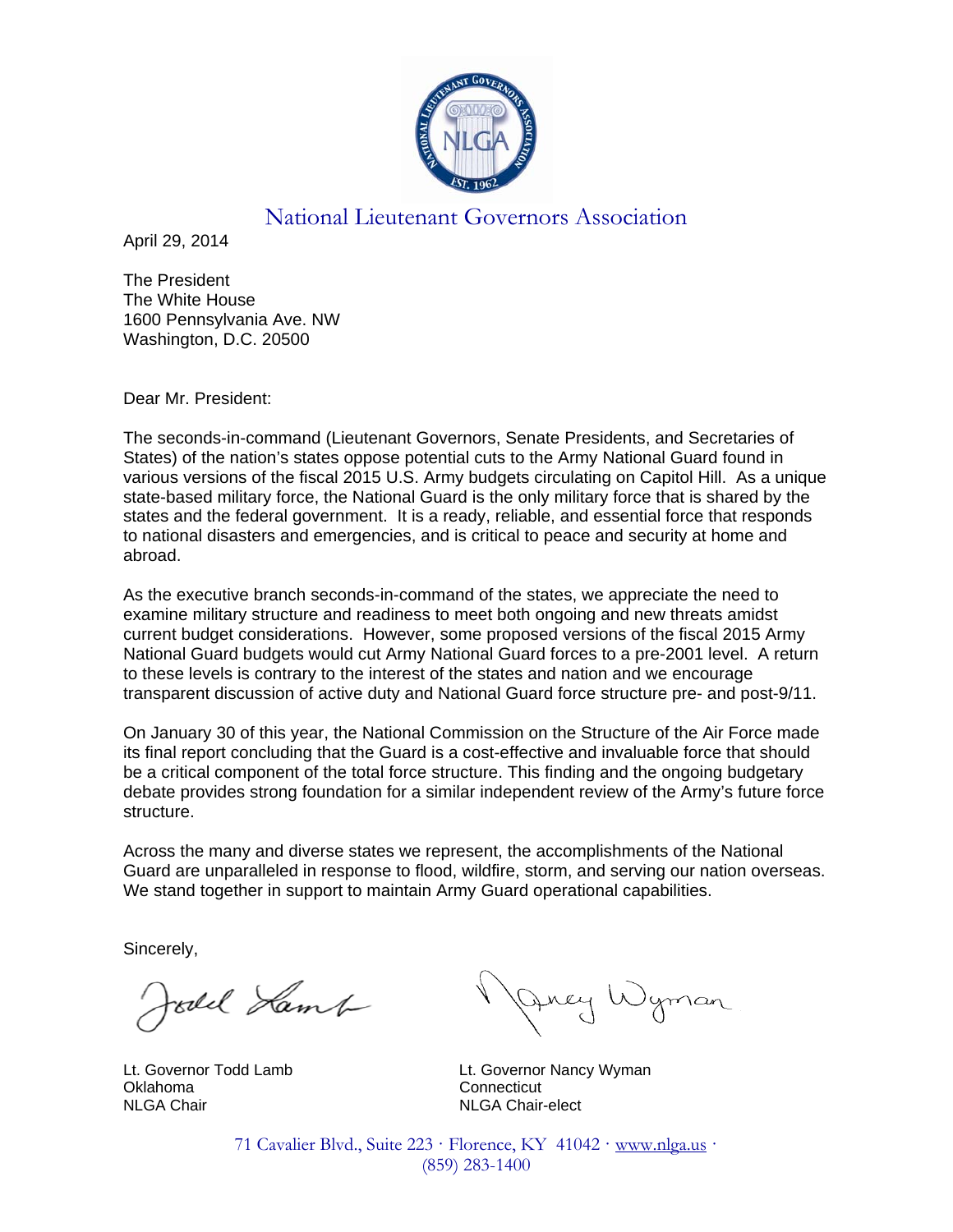Page 2

eynold

Lt. Governor Kim Reynolds Iowa NLGA Treasurer

Jim Guada s

Lt. Governor Kim Guadagno New Jersey

Lt. Governor Phil Scott Vermont

Rebena Klufsteh

Lt. Governor Rebecca Kleefisch Wisconsin

Secretary of State Kate Brown Oregon

I Diel

Lt. Governor Mead Treadwell Alaska

-15 )amchr

Lt. Governor John A. Sanchez New Mexico

Lt. Governor Jerry Abramson Kentucky

vey ay

Lt. Governor Kay Ivey Alabama

inder

Lt. Governor Peter Kinder Missouri

 Lt. Governor Sheila Simon Illinois

Lt. Governor Jay Dardenne Louisiana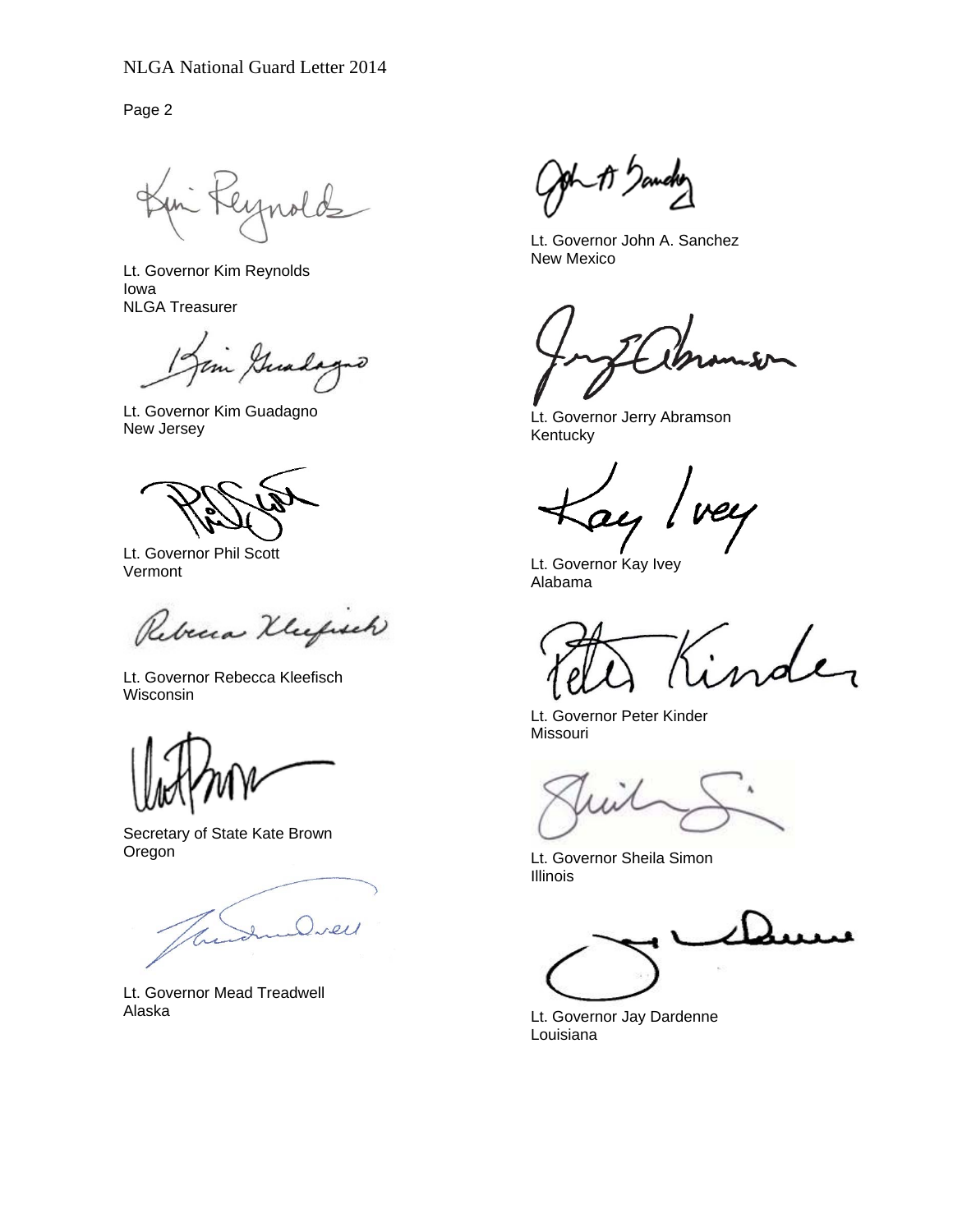Page 3

Casary Cagh

Lt. Governor Casey Cagle Georgia

Lt. Governor Elizabeth Roberts Rhode Island

Lt. Governor Matt Michels South Dakota

 $\frac{1}{2}$ Leeves

Lt. Governor Tate Reeves Mississippi

harles W. More

Senate President Chuck Morse New Hampshire

AS l

Lt. Governor Yvonne Prettner Solon Minnesota

 $\cancel{\psi}$ 

Lt. Governor Jeffrey Kessler West Virginia

with

Lt. Governor Ralph Northam Virginia

Lt. Governor Jim Cawley Pennsylvania

Lt. Governor Matt Denn Delaware

ielp

Secretary of State Max Maxfield Wyoming

Lt. Governor Dan Forest North Carolina